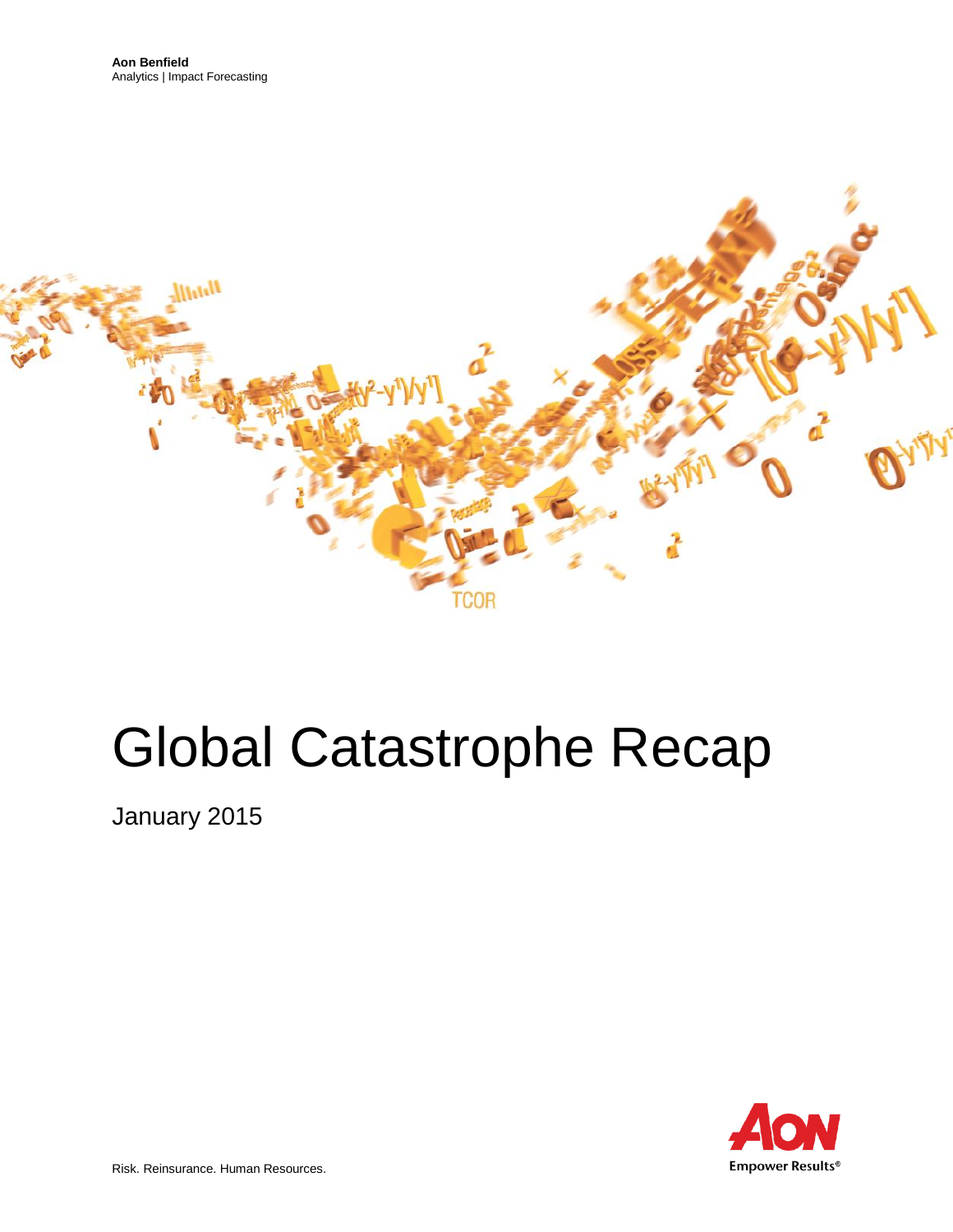# Table of Contents

| <b>Executive Summary</b>          | $\mathbf{3}$    |
|-----------------------------------|-----------------|
| <b>United States</b>              | 4               |
| <b>Remainder of North America</b> | 4               |
| <b>South America</b>              | 5               |
| <b>Europe</b>                     | 5               |
| Africa                            | 5               |
| Asia                              | $6\phantom{1}6$ |
| Oceania                           | 8               |
| <b>Contact Information</b>        | 9               |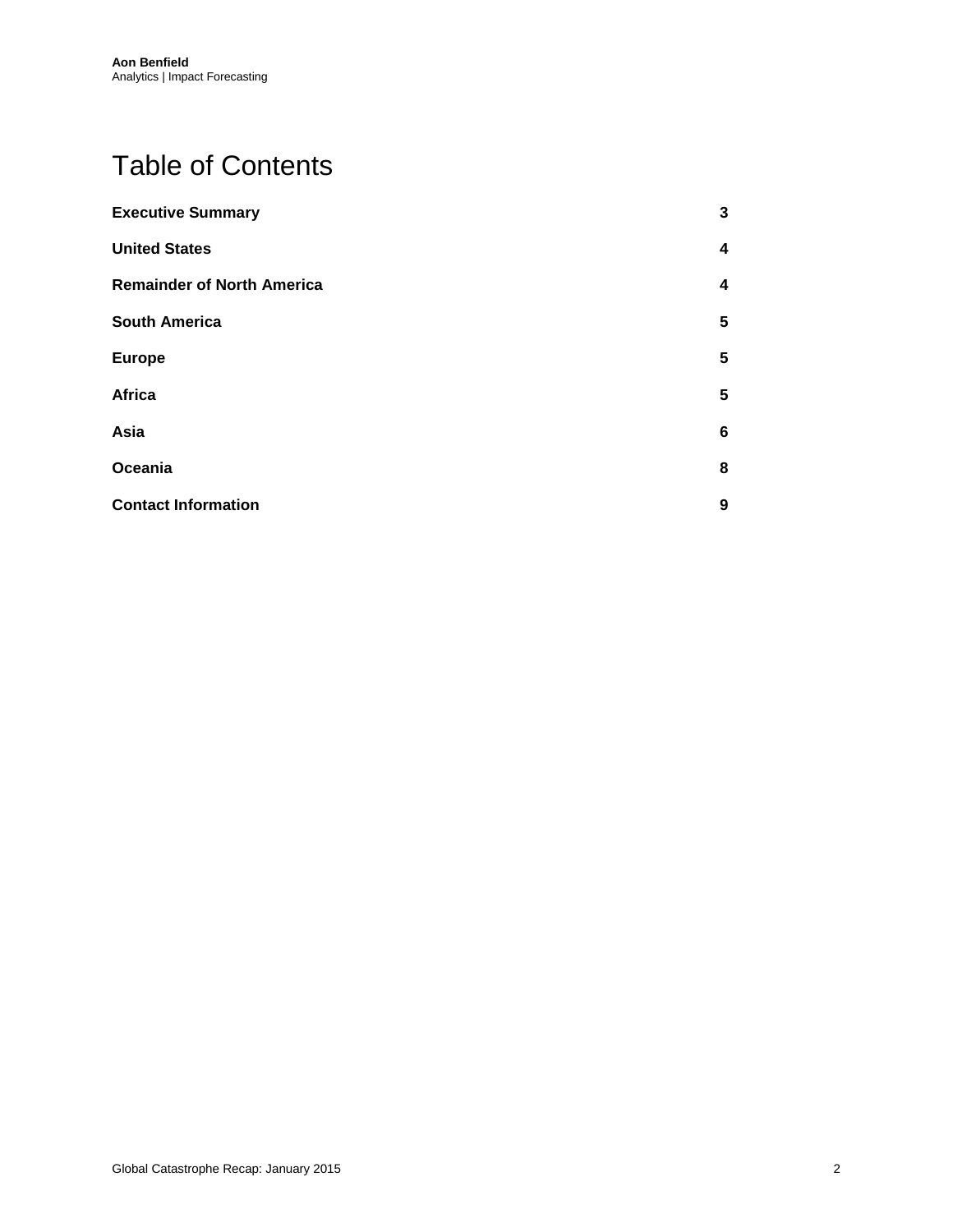# <span id="page-2-0"></span>Executive Summary

- Four windstorms impact western Europe causing hundreds of millions of Euros worth of damage
- Powerful Nor'easter brings record snow to parts of the United States
- At least 346 people killed by massive floods in southeast Africa

Parts of Western Europe were struck by four powerful windstorms in a seven-day span during January. Windstorms Elon, Felix, Gunter, and Hermann impacted Ireland, the United Kingdom, Norway, Denmark, Germany, and Poland causing tens of thousands of power outages, and severe disruption to travel and transport. Economic and insured losses were expected to reach into the hundreds of millions of Euros.

As a reminder, Impact Forecasting has developed a windstorm model that currently covers Belgium, France, Denmark, Germany, Ireland, Luxemburg, Netherlands, and the United Kingdom.

Two separate winter weather events impacted northeastern parts of the United States in January. Most notably, one of the strongest Nor'easters in recent memory brought record snowfall totals to parts of the Northeast. In Massachusetts, some locations reported up to 36.0 inches (91.4 centimeters) of snow. Major cities in the region were brought to a virtual standstill as transit systems were closed. Total economic damage and losses (including business interruption) were minimally estimated at USD500 million.

Winter weather also impacted parts of the Middle East and Asia. Parts of Egypt, Israel, Jordan, Lebanon, and Syria registered heavy snow and bitter cold temperatures, killing at least nine people. Economic losses were nearly USD100 million. In China, separate winter storm events affected Yunnan, Hubei, Hunan, and Jiangsu provinces during the month. Combined economic losses to property and agriculture were listed at more than USD250 million.

Massive seasonal floods inundated vast areas of Malawi, Mozambique and Zimbabwe, claiming at least 346 lives. More than 31,000 homes were destroyed as nearly 300,000 people were displaced. The agricultural industry was severely affected as the floods submerged more than 148,900 hectares (179,000 acres) of land.

Elsewhere, flood events were noted in Bolivia, Peru, Indonesia and Malaysia.

Multiple tropical cyclones made landfall in January. Of note, Tropical Cyclone Chedza struck Madagascar and left at least 89 people dead and nearly 5,000 homes damaged or destroyed. Total economic losses were listed at USD36 million. In the Philippines, Typhoon Mekkhala made landfall and left at least two people dead.

Wildfires in southeastern Australia destroyed more than 150 properties at the start of the month triggering nearly 1,000 insurance claims that amounted to USD30 million.

Two mid-January earthquakes struck China's Xinjiang region and Yunnan province causing damage to 17,500 homes. No fatalities were reported and combined economic losses were listed at USD16.1 million.

Southeastern Brazil continued to deal with its worst drought since 1930. Water rationing in the city of Sao Paulo was implemented to preserve the city's water supplies.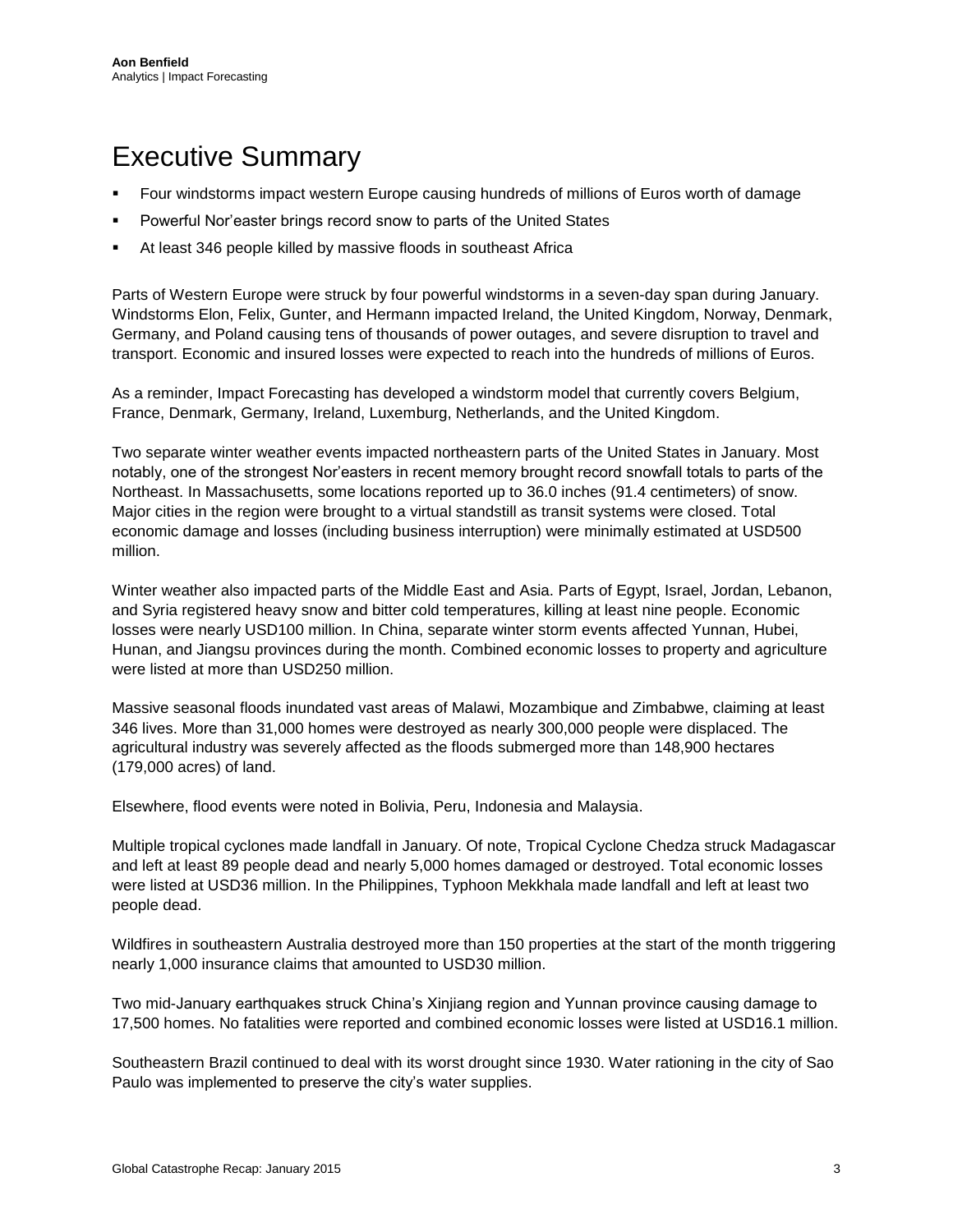## <span id="page-3-0"></span>United States

| <b>Date</b>   | Event          | Location                         | <b>Deaths</b> | Structures/<br><b>Claims</b> | Economic<br>Loss (USD) |
|---------------|----------------|----------------------------------|---------------|------------------------------|------------------------|
| $1/6 - 1/11$  | Winter Weather | Midwest, Northeast, Mid-Atlantic | 15            | Hundreds+                    | $100+$ million         |
| $1/26 - 1/28$ | Winter Weather | Northeast, Mid-Atlantic          |               | $5.000+$                     | 500+ million           |

An Arctic air outbreak and an "Alberta Clipper" impacted central and eastern parts of the U.S. from the 6th until 11th. Strong winds, frigid temperatures, and significant lake effect snowfall led to the deaths of at least 15 people in Illinois, Wisconsin and Pennsylvania. Wind chill temperatures plummeted to -30˚F (-34˚C) across large portions of the country prompting numerous local authorities to close schools and open emergency warming centers. Total economic losses to property, business interruption and agriculture were estimated at roughly USD100 million.

A powerful Nor'easter impacted the Northeast from January 26-28. The storm brought record snowfalls to some areas (36.0 inches (91.44 centimeters) of snow was recorded in Massachusetts) and prompted a virtual shutdown of transit in the Northeast's major cities. At least two people died. States of emergency were declared in Connecticut, Maine, Massachusetts, New Hampshire, New Jersey, New York, and Rhode Island. Strong winds caused power outages, while the storm surge inundated several coastal towns. Total economic damages and losses (including business interruption) were estimated minimally at USD500 million. New York City alone cited an estimated USD200 million lost in economic activity.

## <span id="page-3-1"></span>Remainder of North America (Non-U.S.)

| <b>Date</b> | Event | Location | <b>Deaths</b> | Structures/<br><b>Claims</b> | Economic<br>Loss (USD) |
|-------------|-------|----------|---------------|------------------------------|------------------------|
|             |       |          |               |                              |                        |

No major natural disaster events occurred in the remainder of North America (Non-U.S.) during the month of January.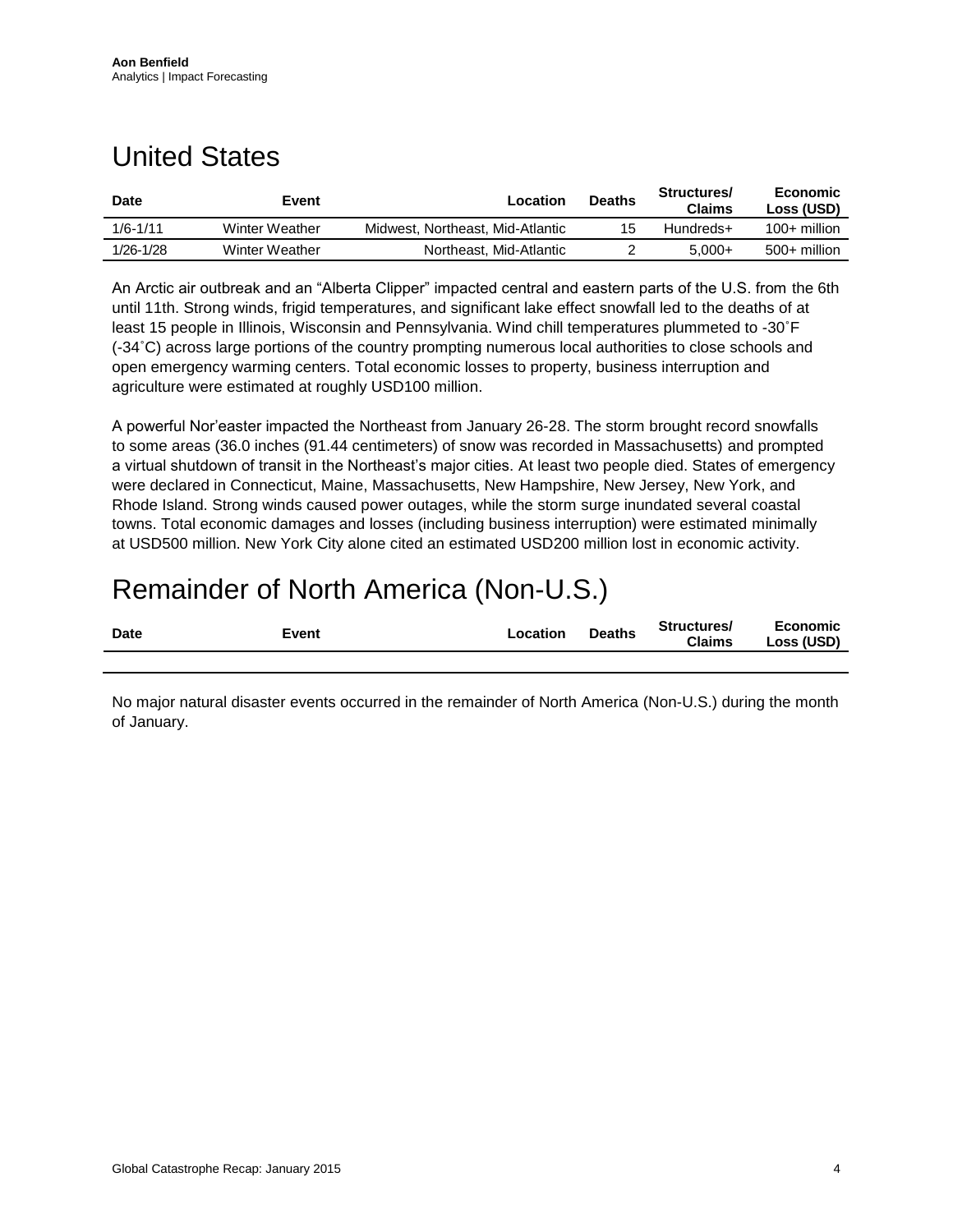# <span id="page-4-0"></span>South America

| <b>Date</b>   | Event    | Location      | <b>Deaths</b> | <b>Structures/</b><br><b>Claims</b> | Economic<br>Loss (USD) |
|---------------|----------|---------------|---------------|-------------------------------------|------------------------|
| $12/1 - 1/31$ | Drought  | Brazil        |               | Unknown                             | Unknown                |
| $1/15 - 1/31$ | Flooding | Bolivia, Peru | 16            | 10.780+                             | Unknown                |

Parts of Brazil are suffering their worst drought since records began 84 years ago. The southeastern states of Sao Paulo, Rio de Janeiro, and Minas Geras are all enduring their driest conditions since 1930. Water rationing is taking place in Sao Paulo where local officials warned that further measures may be rolled out to conserve meager water supplies.

Flooding in the departments of Chuquisca, Cochabamba, La Paz, Oruro, Potosi, and Santa Cruz affected 50,000 people in Bolivia as heavy rain began to fall on January 15. At least 16 individuals died and 10,600 homes sustained various degrees of damage. In Peru, 3,000 people were displaced as 69 properties were destroyed and a further 611 sustained damage. Across both countries, more than 10,800 hectares (26,700 acres) of crops were destroyed.

#### <span id="page-4-1"></span>Europe

| <b>Date</b> | Event         | Location                        | <b>Deaths</b> | Structures/<br><b>Claims</b> | Economic<br>Loss (USD) |
|-------------|---------------|---------------------------------|---------------|------------------------------|------------------------|
| 1/9-1/16    | EU Windstorms | Northern/Central/Western Europe |               | Thousands                    | 650+ million           |

Four windstorms – Elon, Felix, Gunter, and Hermann – tracked into northwestern Europe from January 9-16, leaving at least two people dead in the United Kingdom and causing tens of thousands of power outages in Ireland, the UK, Norway, Germany, and Poland. The most damaging of the storms was Hermann. Travel and transport was severely affected across the region as powerful wind gusts downed trees blocking roads and railway lines and whipped up huge waves causing the cancellation of hundreds of ferry services. Tornadoes, large hail, heavy snow, thundersnow, hurricane-force winds, and floods were all reported. Perils AG estimated insured losses from Elon and Felix alone at EUR328 million (USD375 million). Total combined economic losses were even higher.

### <span id="page-4-2"></span>Africa

| <b>Date</b>   | Event           | Location                     | <b>Deaths</b> | Structures/<br><b>Claims</b> | Economic<br>Loss (USD) |
|---------------|-----------------|------------------------------|---------------|------------------------------|------------------------|
| $12/1 - 1/31$ | <b>Flooding</b> | Malawi, Mozambique, Zimbabwe | 346           | $550.000+$                   | 550+ million           |
| $1/2 - 1/4$   | Severe Weather  | Malawi, Zimbabwe             | 15            | <b>Hundreds</b>              | Unknown                |
| $1/16 - 1/18$ | TS Chedza       | Madagascar                   | 89            | $5.000+$                     | 36 million             |

Seasonal floods, which began in December 2014, worsened in Malawi, Mozambique, and Zimbabwe during January 2015. Malawi was worst affected as the death toll climbed to at least 176 and more than half of the country's districts declared in a state of disaster following 63,976 hectares (158,100 acres) of land being inundated. Minimally, more than 520,000 houses were destroyed. In Mozambique, 159 people died and at least 11,000 homes were destroyed. An estimated 85,000 hectares (21,000 acres) of land was submerged in the south. In Zimbabwe, the death toll rose to 11. The agricultural sector was seriously impacted, particularly in Malawi. Combined economic losses were estimated at USD550 million, of which at least USD500 million were incurred in Malawi.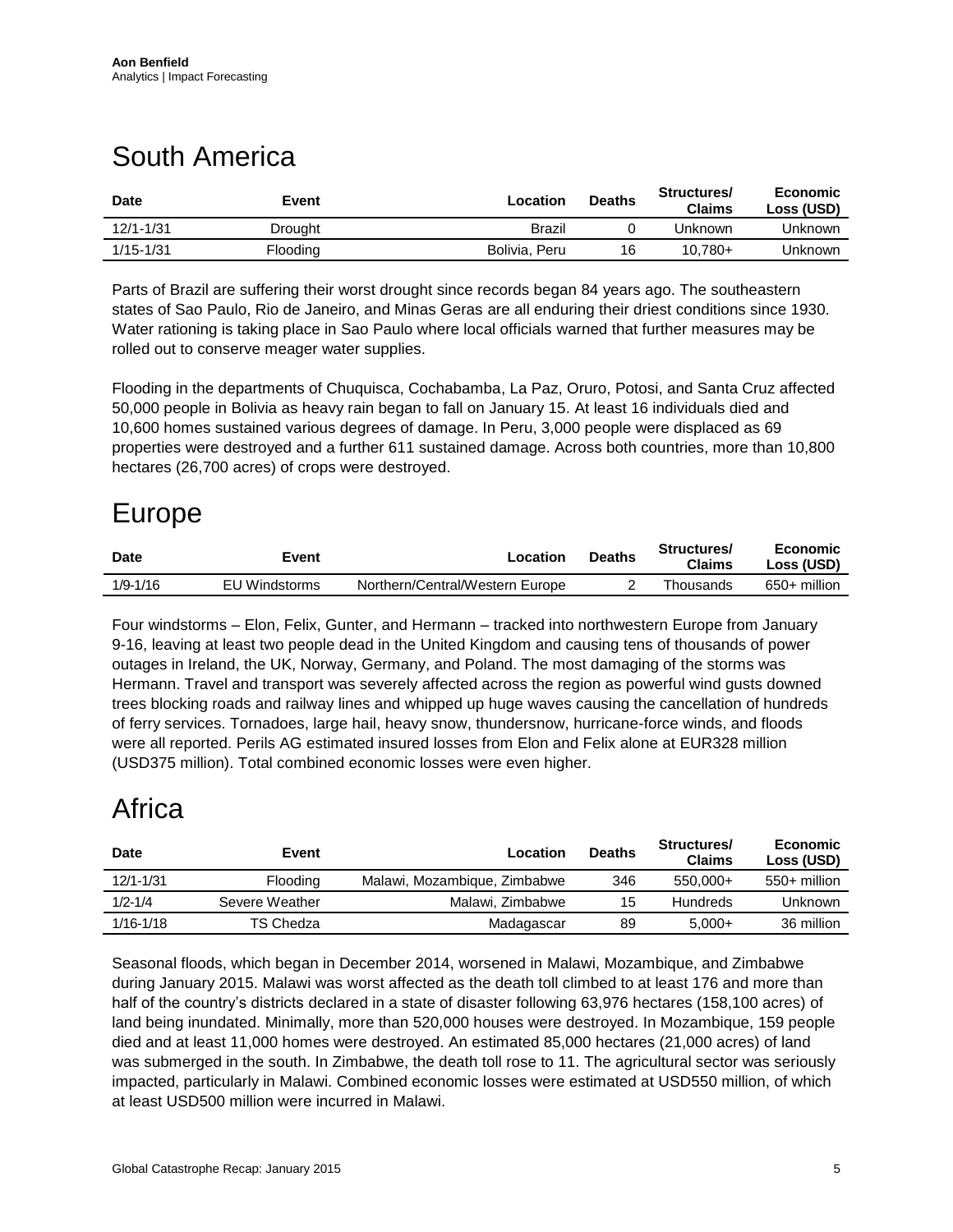Powerful thunderstorms that struck Malawi and Zimbabwe from 2nd through 4th claimed ten lives in Zimbabwe and five more in Malawi. The storms brought gusty winds and torrential rainfall that triggered flash floods and caused several rivers to burst their banks. At least 95 homes in Zimbabwe and 70 in Malawi were completely destroyed.

Madagascar was struck by Tropical Storm Chedza on 16th. The storm brought strong winds and torrential rainfall that caused widespread flooding and landslides that claimed 89 lives across the island. Approximately 53,000 people were made homeless as the storm damaged or destroyed nearly 5,000 homes. Total economic damages were listed at MGA100 billion (USD36 million).

#### <span id="page-5-0"></span>Asia

| <b>Date</b>   | Event          | Location                              | <b>Deaths</b> | Structures/<br><b>Claims</b> | Economic<br>Loss (USD) |
|---------------|----------------|---------------------------------------|---------------|------------------------------|------------------------|
| $1/1 - 1/23$  | Flooding       | Indonesia                             | 8             | $13,050+$                    | Unknown                |
| $1/6 - 1/10$  | Winter Weather | Egypt, Israel, Jordan, Lebanon, Syria | 9             | Unknown                      | 100+ million           |
| $1/9 - 1/12$  | Winter Weather | China                                 |               | $5,300+$                     | 226+ million           |
| $1/10 - 1/14$ | Earthquakes    | China                                 | 0             | $17.500+$                    | 16+ million            |
| $1/14 - 1/20$ | Flooding       | Malaysia                              |               | Thousands                    | Unknown                |
| $1/17 - 1/18$ | TY Mekkhala    | Philippines                           | 2             | $538+$                       | $1.0+$ million         |
| 1/19          | Severe Weather | Oman                                  | 0             | $5,000+$                     | $221 +$ million        |
| $1/23 - 1/25$ | Flooding       | Indonesia                             |               | $2.750+$                     | Unknown                |
| $1/28 - 1/31$ | Winter Weather | China                                 | 0             | $1.000 +$                    | 28+ million            |
| 1/31          | Severe Weather | China                                 | $\Omega$      | Unknown                      | 80+ million            |

Throughout January, flooding in Indonesia damaged or destroyed approximately 13,050 homes and prompted the evacuation of more than 48,550 residents on Sumatra and Sulawesi islands. Eight people died as heavy seasonal rains inundated large swathes of land and triggered landslides. Northern Sumatra and North Sulawesi were worst affected.

A powerful winter storm swept into the Middle East on 6th bringing cold temperatures, strong winds, high coastal surf, and significant snowfall to many parts of the region. The storm caused widespread disruption to transport as roads, airports, and numerous ports throughout the region were closed. Many authorities declared a state of emergency. At least nine people died as a result of the weather. Total combined economic losses were estimated near USD100 million.

China's Yunnan province was affected by freezing rain and heavy snow from 9th to 11th that lead to flooding in some areas. Local authorities announced that more than 600,000 people were affected one person died as 100 homes collapsed. Up to 5,200 more homes were damaged. Telecommunications, utilities, and agriculture were also severely affected. China's Ministry of Civil Affairs announced that direct economic losses from the winter weather were CNY1.4 billion (USD226 million).

A moderate magnitude-5.1 struck China's Xinjiang Uyghur Autonomous Region on the 10th. The tremor struck at 02:51 PM local time (06:51 UTC) approximately 108 kilometers (67 miles) east-northeast of Arzak at a depth of 41.3 kilometers (25.6 miles) according to the United States Geological Survey (USGS). China's Ministry of Civil Affairs (MCA) reported that more than 2,100 people were affected and at least 1,100 homes sustained varied degrees of damage. No fatalities or serious casualties were reported. Combined economic losses were estimated at CNY19 million (USD3.1 million).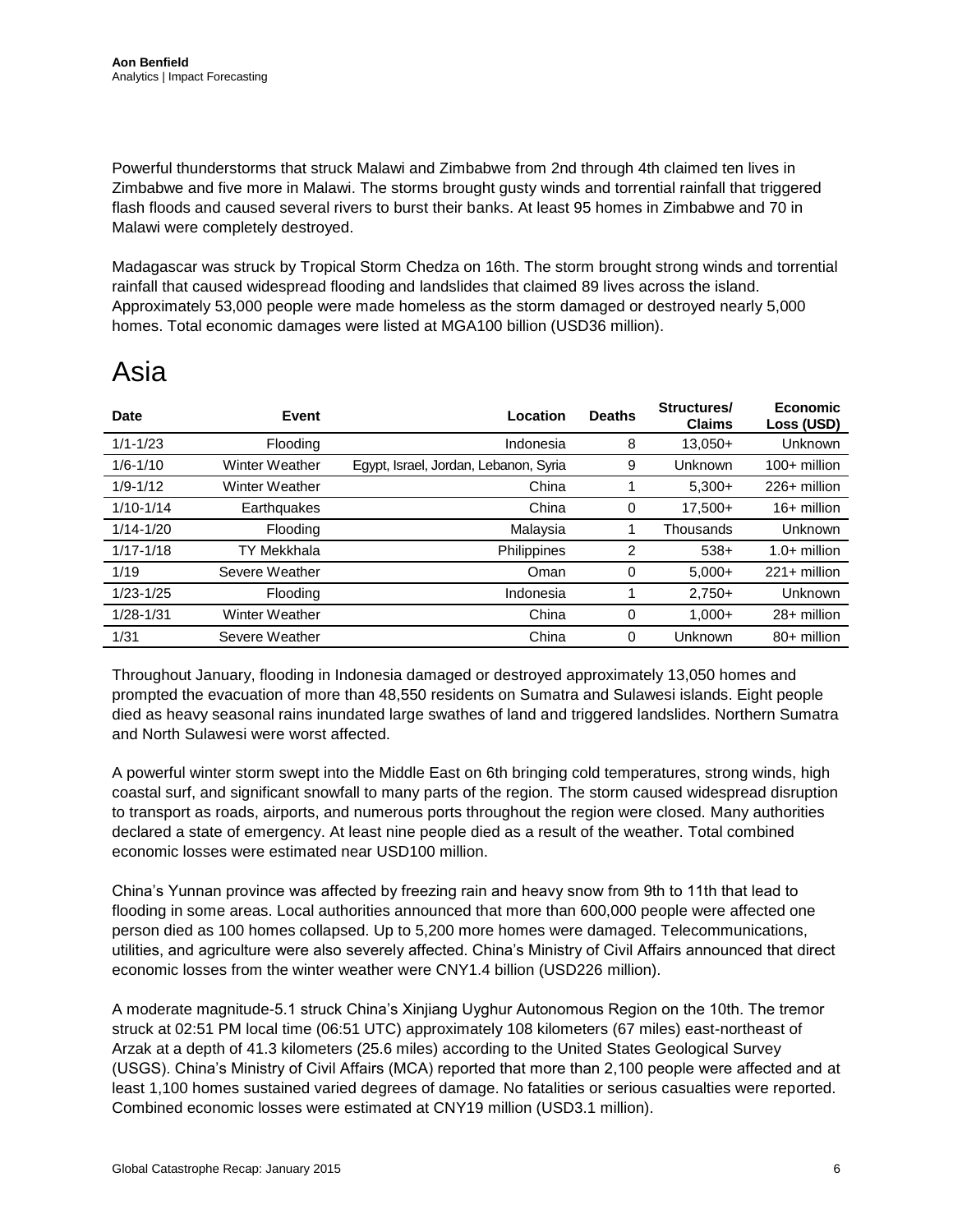A moderate magnitude-5.3 earthquake struck China's Yunnan province on 14th at 01:21 PM local time (05:21 UTC). The epicenter was registered 13 kilometers (8 miles) northeast of Hepingyizu. The MCA reported that 11 people were injured as a result of the tremor which caused varying amounts of damage to at least 16,349 properties. Total economic losses were estimated at CNY82 million (USD13 million).

The Malaysian state of Sarawak, on the island of Borneo, suffered severe flooding from 14th to 20th as days of relentless rainfall caused several rivers to burst their banks prompting the evacuation of 6,805 residents. Several landslides were triggered and at least one person was reported to have died.

Typhoon Mekkhala, the first typhoon of the season in the North West Pacific, made landfall in Philippines on 17th. 114,591 residents were evacuated prior to the storms arrival. Two people died as torrential rainfall from the storm triggered widespread floods and numerous landslides. The Philippines National Disaster Risk Reduction and Management Center reported economic losses of PHP30 million (USD680,690) to agriculture.

A strong storm system prompted flooding rains, high winds and hail across parts of Oman on the 19th. Thousands of homes and vehicles were impacted in addition to the electrical grid and infrastructure. Government officials estimated economic damages at OMR85 million (USD221 million), while insurers listed claims payouts for vehicles at OMR10 million (USD26 million).

Further flooding occurred in Indonesia following torrential rainfall from January 23-35 in West Sumatra. 21 villages were inundated and one individual died as a result. Three properties were destroyed and a further 2,748 sustained damage.

A winter storm brought periods of heavy snow to portions of central China from January 28-31. The provinces of Hubei, Jiangsu, and Hunan were hardest-hit, where accumulating snow, freezing rain and ice led to the collapse or damage of at least 1,000 homes. Swaths of agriculture were damaged as well. The MCA cited economic losses at CNY172 million (USD28 million).

<span id="page-6-0"></span>Thunderstorms spawned hail in China's Yunnan Province on the 31st, causing widespread agricultural damage. Officials noted that Changning County sustained the most damage, and the MCA cited economic crop damages at CNY500 million (USD80 million).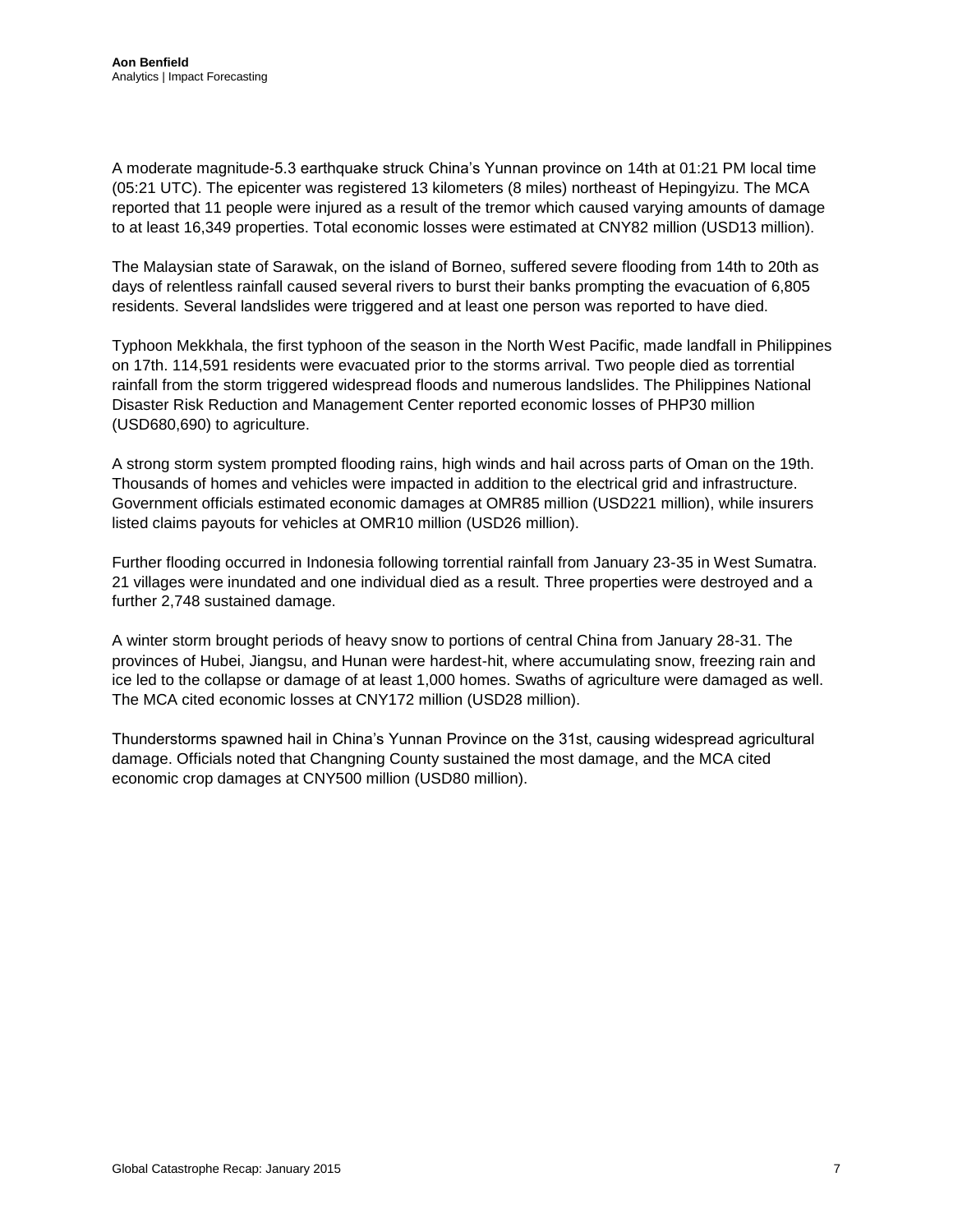#### <span id="page-7-0"></span>Oceania (Australia, New Zealand, South Pacific Islands)

| <b>Date</b> | Event     | Location  | <b>Deaths</b> | Structures/<br><b>Claims</b> | Economic<br>Loss (USD) |
|-------------|-----------|-----------|---------------|------------------------------|------------------------|
| $1/2 - 1/8$ | Wildfires | Australia |               | $996+$                       | 50+ million            |

Multiple wildfires were ignited across portions of southeastern Australia on 2nd and 3rd as the combination of above normal temperatures, wind gusts of 75 kph (47 mph), and severe rainfall deficiencies over the past six months led to ideal fire conditions. Thousands of hectares of land across South Australia and Victoria were charred and over 150 homes or structures were damaged as local authorities claimed that the fires around Adelaide were the worst since the Ash Wednesday wildfires of 1983. The Insurance Council of Australia reported that 996 claims had been lodged amounting to insured losses of AUD37 million (USD30 million). Economic losses were even higher.

#### Additional Report Details

TD = Tropical Depression, TS = Tropical Storm, HU = Hurricane, TY = Typhoon, STY = Super Typhoon, CY = Cyclone

Fatality estimates as reported by public news media sources and official government agencies.

Structures defined as any building – including barns, outbuildings, mobile homes, single or multiple family dwellings, and commercial facilities – that is damaged or destroyed by winds, earthquakes, hail, flood, tornadoes, hurricanes or any other naturaloccurring phenomenon. Claims defined as the number of claims (which could be a combination of homeowners, commercial, auto and others) reported by various insurance companies through press releases or various public media outlets.

Damage estimates are obtained from various public media sources, including news websites, publications from insurance companies, financial institution press releases and official government agencies. Damage estimates are obtained from various public media sources, including news websites, publications from insurance companies, financial institution press releases and official government agencies. Economic loss totals include any available insured loss estimates, which can be found in the corresponding event text.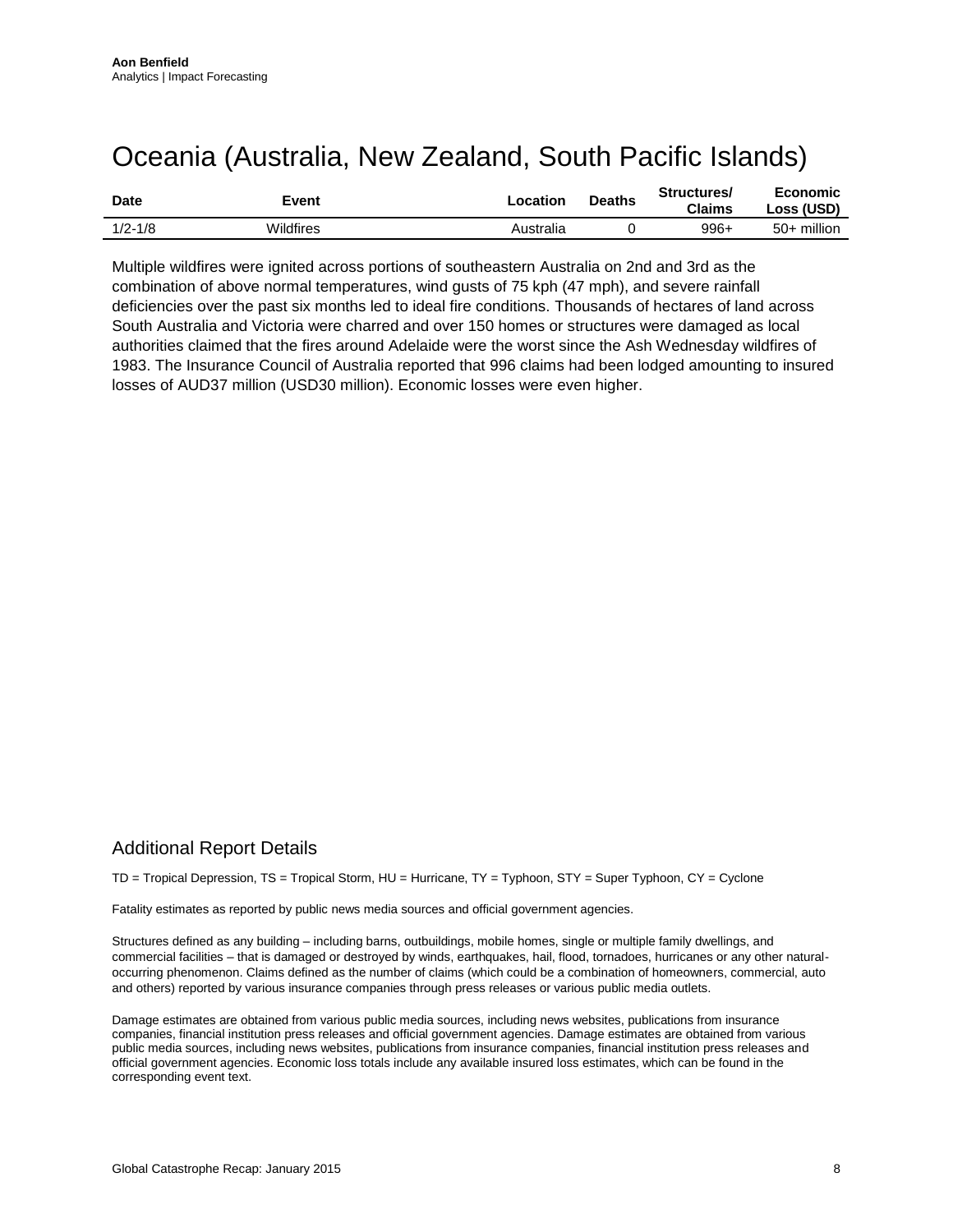# <span id="page-8-0"></span>Contact Information

#### **Adam Podlaha**

Head of Impact Forecasting Aon Benfield Analytics Impact Forecasting +44 (0) 20 7522 3820 [adam.podlaha@aonbenfield.com](mailto:adam.podlaha@aonbenfield.com)

#### **Steve Bowen**

Associate Director (Meteorologist) Aon Benfield Analytics Impact Forecasting +1.312.381.5883 [steven.bowen@aonbenfield.com](mailto:steven.bowen@aonbenfield.com)

#### **Claire Kennedy**

Senior Analyst (Meteorologist) Aon Benfield Analytics Impact Forecasting +65 6645 0110 [claire.kennedy@aonbenfield.com](mailto:claire.kennedy@aonbenfield.com)